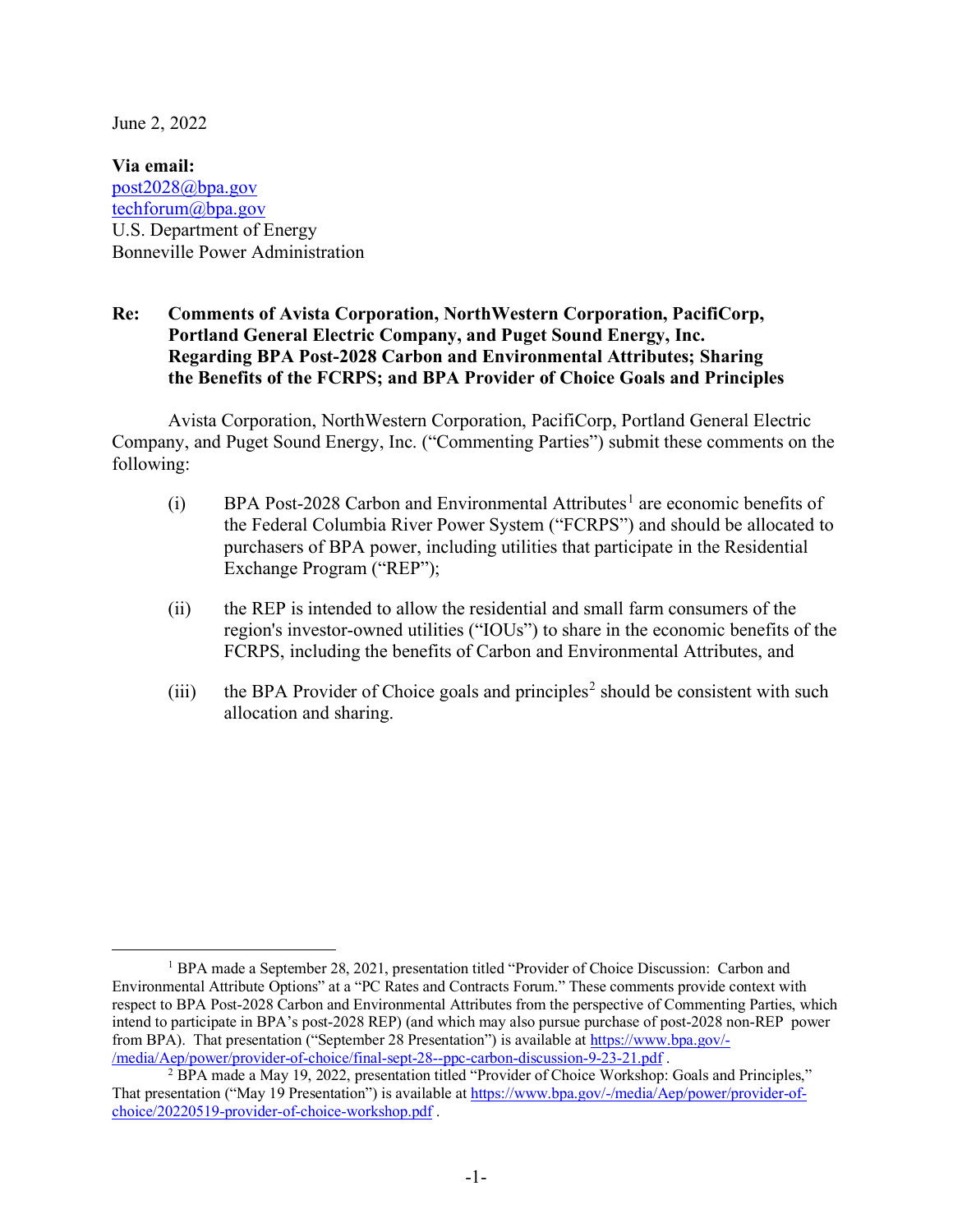## **1. The REP Is Intended to Allow the Residential and Small Farm Consumers of The Region's IOUs to Share in the Economic Benefits of the FCRPS**

The REP is intended to allow the residential and small farm consumers of the region's IOUs to share in all of the economic benefits of the lower-cost Federal resources marketed by BPA:

Section 5(c) of S. 885 contains provisions for a residential power "exchange". Under these provisions, any utility in the region would be entitled to sell to BPA an amount of power equal to the utility's residential and small farm load at the "average system cost" of such power and BPA would be required to sell back to each such utility an equivalent amount of power at a rate identical to what preference customers pay BPA for power to meet their "general requirements" (subject to a "rate ceiling").

Although this exchange is technically available for use by any utility in the region, including preference utilities, it is anticipated that the region's investor-owned utilities will make primary use of it. This exchange will allow the residential and small farm consumers of the region's IOUs to share in the economic benefits of the lower-cost Federal resources marketed by BPA and will provide these consumers wholesale rate parity with residential consumers or preference utilities in the region. Customers of preference utilities will not suffer any adverse economic consequences as a result of this exchange since, as discussed below, the direct-service industrial customers of BPA are required to pay the costs of the exchange during its initial years while a "rate ceiling" protects the customers of preference utilities during later years. The cost benefits of any exchange are required under section  $5(c)(3)$  to be passed directly through to the appropriate residential and small farm consumers. . . .

H.R. Rep. No 96-976, Part II (1980) at pages 34-35 (emphasis added).

## **2. The Benefits of BPA Carbon and Environmental Attributes Are Economic Benefits of the FCRPS and Should be Allocated to Purchasers of BPA Power, Including Utilities that Participate in the REP**

BPA Carbon and Environmental Attributes that are created by or arise in connection with generating resources and assist in compliance with carbon or environmental requirements should be allocated to (or the benefits of such Carbon and Environmental attributes should be allocated to) BPA customers who pay the cost of those resources. These BPA customers are generally the purchasers of BPA power under Northwest Power Act section 5, including utilities that participate in the REP<sup>3</sup> and thereby pay BPA the Priority Firm Exchange Rate for BPA power.<sup>4</sup> In this regard, the September 28 Presentation states that all renewable energy credits created by the FCRPS are distributed to BPA Regional Dialogue power purchasers and to IOUs through the current Residential Exchange Settlement:

<sup>&</sup>lt;sup>3</sup> Pursuant to Northwest Power Act section 5(c) ("Purchase and exchange sales").

<sup>4</sup> *See, e.g.,* BPA 2022 Power Rate Schedules and General Rate Schedule Provisions, BP-22-A-02-AP01 (July 2021) (available at https://ratecase.bpa.gov/openfile.aspx?fileName=BP-22-A-02- AP01+App+B+Power+Rate+Schedules+and+GRSPs.pdf&contentType=application%2fpdf ) at page 14.